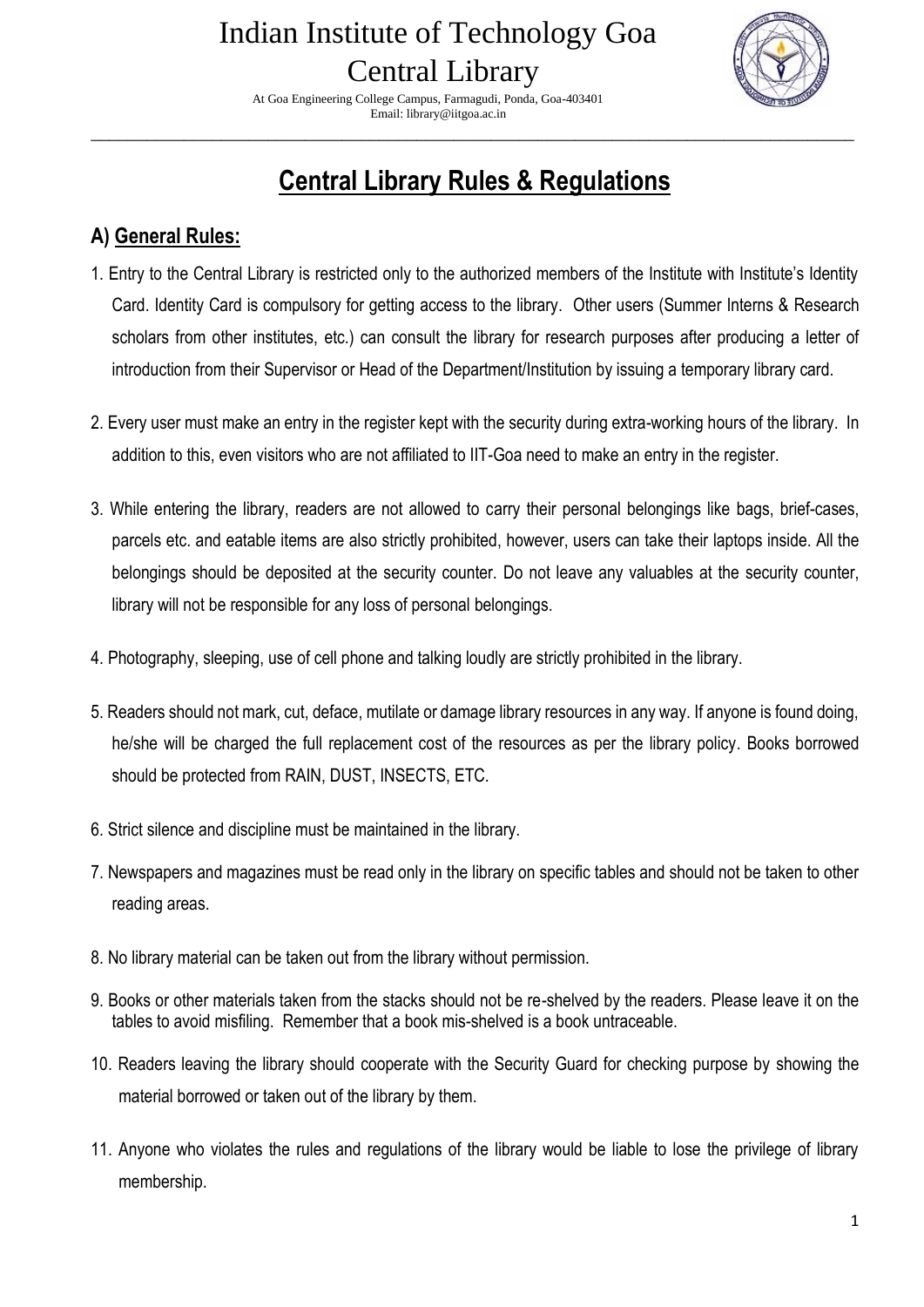## Indian Institute of Technology Goa Central Library At Goa Engineering College Campus, Farmagudi, Ponda, Goa-403401

Email: library@iitgoa.ac.in



12. In case, students stay in the campus during the summer vacation and wants to makes use of the Library, he/she has to get permission from the Library Officer on the recommendation of their respective faculty member.

\_\_\_\_\_\_\_\_\_\_\_\_\_\_\_\_\_\_\_\_\_\_\_\_\_\_\_\_\_\_\_\_\_\_\_\_\_\_\_\_\_\_\_\_\_\_\_\_\_\_\_\_\_\_\_\_\_\_\_\_\_\_\_\_\_\_\_\_\_\_\_\_\_\_\_\_\_\_\_\_\_\_

- 13. Before registering for new semester, all the dues of the library must be cleared including overdue books else borrowing facilities shall be revoked.
- 14. Library reserves the right to call back any issued book/item at any time.
- 15. Whenever a member leaves/retires, he/she has to obtain a "No Dues Certificate" from the Library.

### **B) Borrowing Rules:**

- 1. Books can be borrowed only upon producing the identity card.
- 2. Library borrowed books are not transferable and hence should not be lent to others.
- 3. Books in demand and reserved by others, may not be renewed.
- 4. Readers are responsible for books issued against their names.
- 5. Borrowers must satisfy about the physical condition of the books before borrowing otherwise they will be held responsible for any damage later or at the time of return.
- 6. Before leaving the counter, the borrower shall satisfy himself/ herself as to whether the books lent are in good condition and if not shall immediately bring the matter to the notice of the Circulation-In-Charge of library and get a signature at the mutilated place(s). Otherwise the borrower will be held responsible and he/she shall replace the book(s) by a current edition in good condition. If one of the volume of a multi-volume book is mutilated or lost the borrower is liable to replace the complete set, if the mutilated volume is not available separately.
- 7. If a book is lost by the borrower or the borrower fails to return the issued book(s), he/she shall be asked to replace it.
- 8. All outstanding dues in the form of overdue charges or lost book must be cleared within the current academic year falling which membership will be treated as delinquent.

#### **Replacement of lost/damaged books:**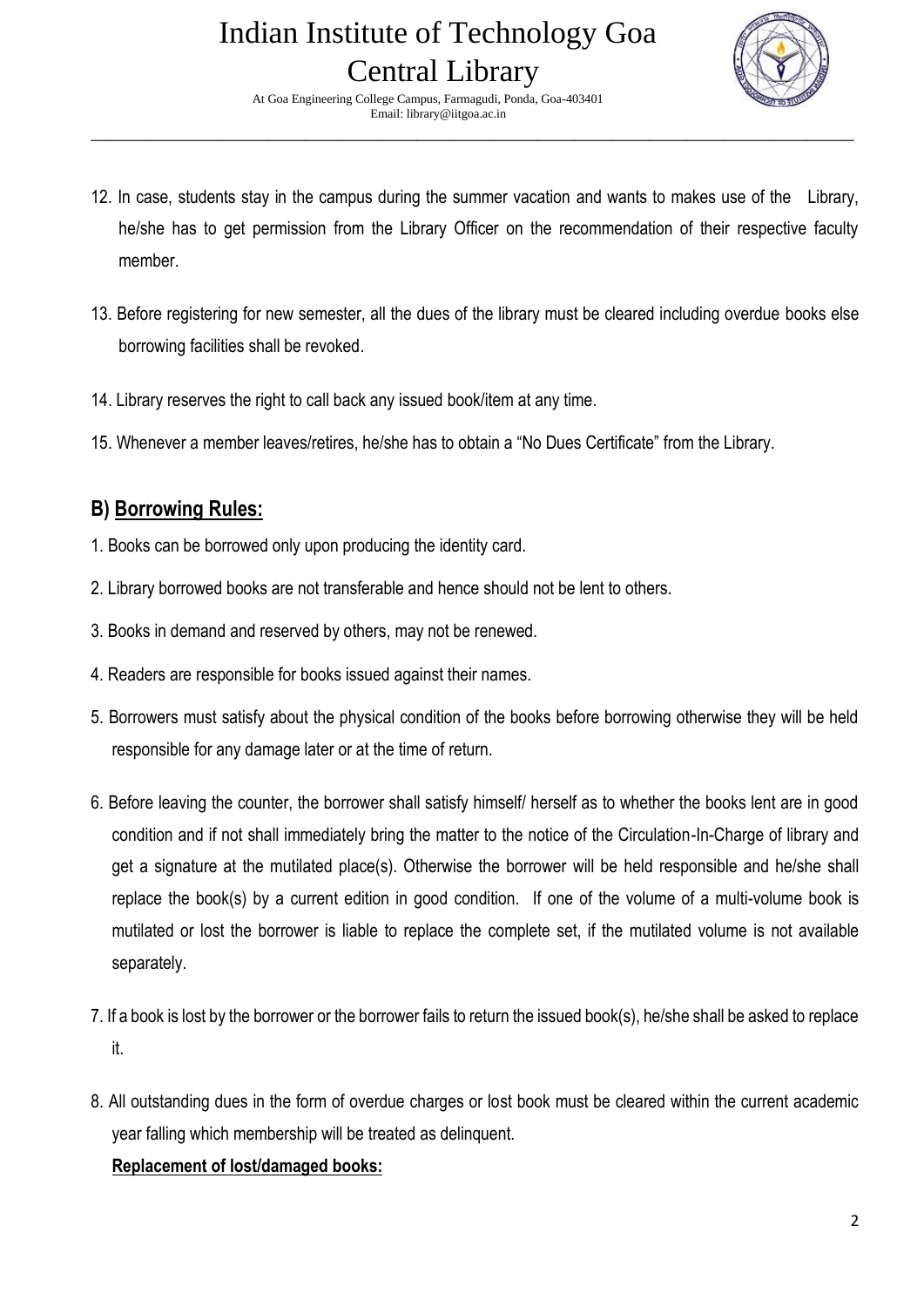

 At Goa Engineering College Campus, Farmagudi, Ponda, Goa-403401 Email: library@iitgoa.ac.in

 $\triangleright$  If the user loses or damages a book, he/she has to return the exact/latest edition of the book to the Central Library with admissible fines and processing fee.

\_\_\_\_\_\_\_\_\_\_\_\_\_\_\_\_\_\_\_\_\_\_\_\_\_\_\_\_\_\_\_\_\_\_\_\_\_\_\_\_\_\_\_\_\_\_\_\_\_\_\_\_\_\_\_\_\_\_\_\_\_\_\_\_\_\_\_\_\_\_\_\_\_\_\_\_\_\_\_\_\_\_

- $\triangleright$  A Xerox or photocopy of a book shall not be acceptable in lieu of a printed book.
- $\triangleright$  A soft cover or low priced edition will not be accepted in lieu of a hard cover edition.
- $\triangleright$  If the user loses one volume of a multi-volume set and is unable to replace the lost volume, he/she has to pay the cost of the entire set of volume with admissible fines and processing fee.
- ➢ In case out of print books, minimum of Rs. 1000/- or the publishers price/from the publisher's website or other renowned websites like Amazon etc. whichever is higher plus fine and processing fee. In case of foreign books, the price paid will be calculated in foreign currency and converted to Indian rupees at current rate of conversion. If the user chooses to replace the book by a second hand copy, the library may accept it or at the discretion of the LAC Chairman considering the condition of the book.
- ➢ In case of obsolete or otherwise difficult-to-convert currencies, US \$ will be taken as standard.
- ➢ The processing fee will be 20% of purchase prices of the book (in foreign currency, if applicable) or Rs.100/ whichever is higher.

In case of loss of rare/valuable books director may impose more fines/disciplinary action in conjunction with above rules with the recommendation of the Library Advisory Committee, IIT-Goa.

### **C) Borrowing Privileges:**

For Faculties:

| Resource Type                             | Check-out limit | Loan Period (Days) | <b>Renewals Allowed</b> |
|-------------------------------------------|-----------------|--------------------|-------------------------|
| <b>General Books</b>                      |                 | 180                |                         |
| Reference Books/<br><b>Research Books</b> | 5               | 15                 |                         |
| CD/DVD                                    |                 |                    |                         |
| Magazines/Journals                        | 2               | 15                 |                         |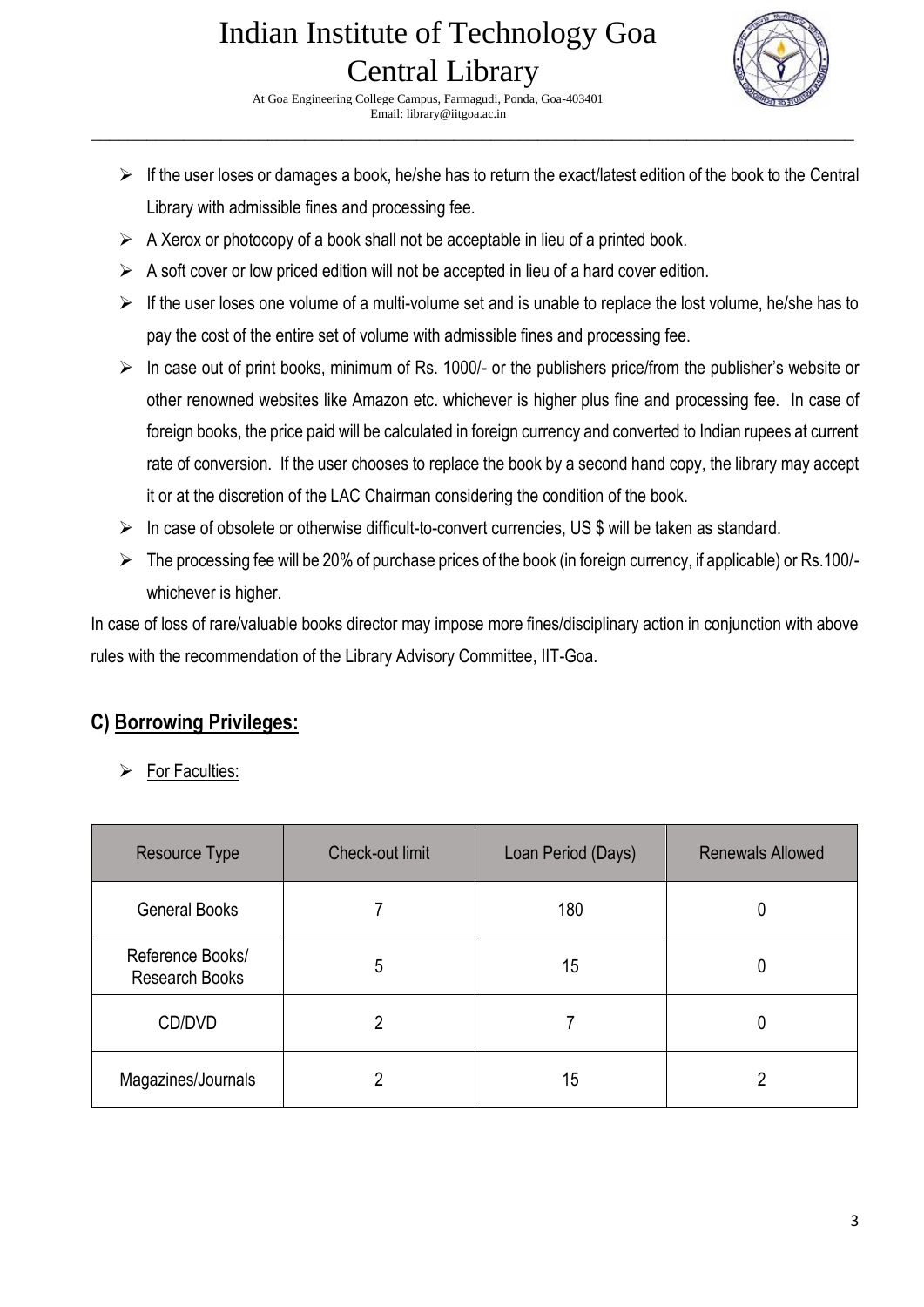

 At Goa Engineering College Campus, Farmagudi, Ponda, Goa-403401 Email: library@iitgoa.ac.in \_\_\_\_\_\_\_\_\_\_\_\_\_\_\_\_\_\_\_\_\_\_\_\_\_\_\_\_\_\_\_\_\_\_\_\_\_\_\_\_\_\_\_\_\_\_\_\_\_\_\_\_\_\_\_\_\_\_\_\_\_\_\_\_\_\_\_\_\_\_\_\_\_\_\_\_\_\_\_\_\_\_

#### ➢ For Students:

| Category/Patron | Resource Type                      | Check-out limit | Loan Period (Days) | <b>Renewals</b><br>Allowed |
|-----------------|------------------------------------|-----------------|--------------------|----------------------------|
| <b>B.Tech</b>   | <b>General Books</b>               | 3               | 30                 | 1                          |
|                 | CD/DVD                             | $\overline{2}$  | $\overline{7}$     | $\mathbf 0$                |
|                 | Magazines/Journals                 | $\overline{2}$  | 15                 | $\overline{2}$             |
| M.Tech          | <b>General Books</b>               | 4               | 30                 | 1                          |
|                 | CD/DVD                             | $\overline{2}$  | $\overline{7}$     | $\mathbf 0$                |
|                 | Magazines/Journals                 | 4               | 15                 | $\overline{2}$             |
| Ph.D.           | <b>General Books</b>               | 5               | 30                 | 1                          |
|                 | Reference Books/<br>Research Books | $\overline{2}$  | $\overline{7}$     | $\pmb{0}$                  |
|                 | CD/DVD                             | $\overline{2}$  | $\overline{7}$     | $\pmb{0}$                  |
|                 | Magazines/Journals                 | 4               | 15                 | $\overline{2}$             |

#### ➢ For Staff:

| Category/Patron | Resource Type        | <b>Check-out limit</b> | Loan Period (Days) | <b>Renewals</b><br>Allowed |
|-----------------|----------------------|------------------------|--------------------|----------------------------|
| <b>Officers</b> | <b>General Books</b> | 4                      | 30                 |                            |
|                 | CD/DVD               | 2                      |                    | 0                          |
|                 | Magazines/Journals   |                        | 15                 |                            |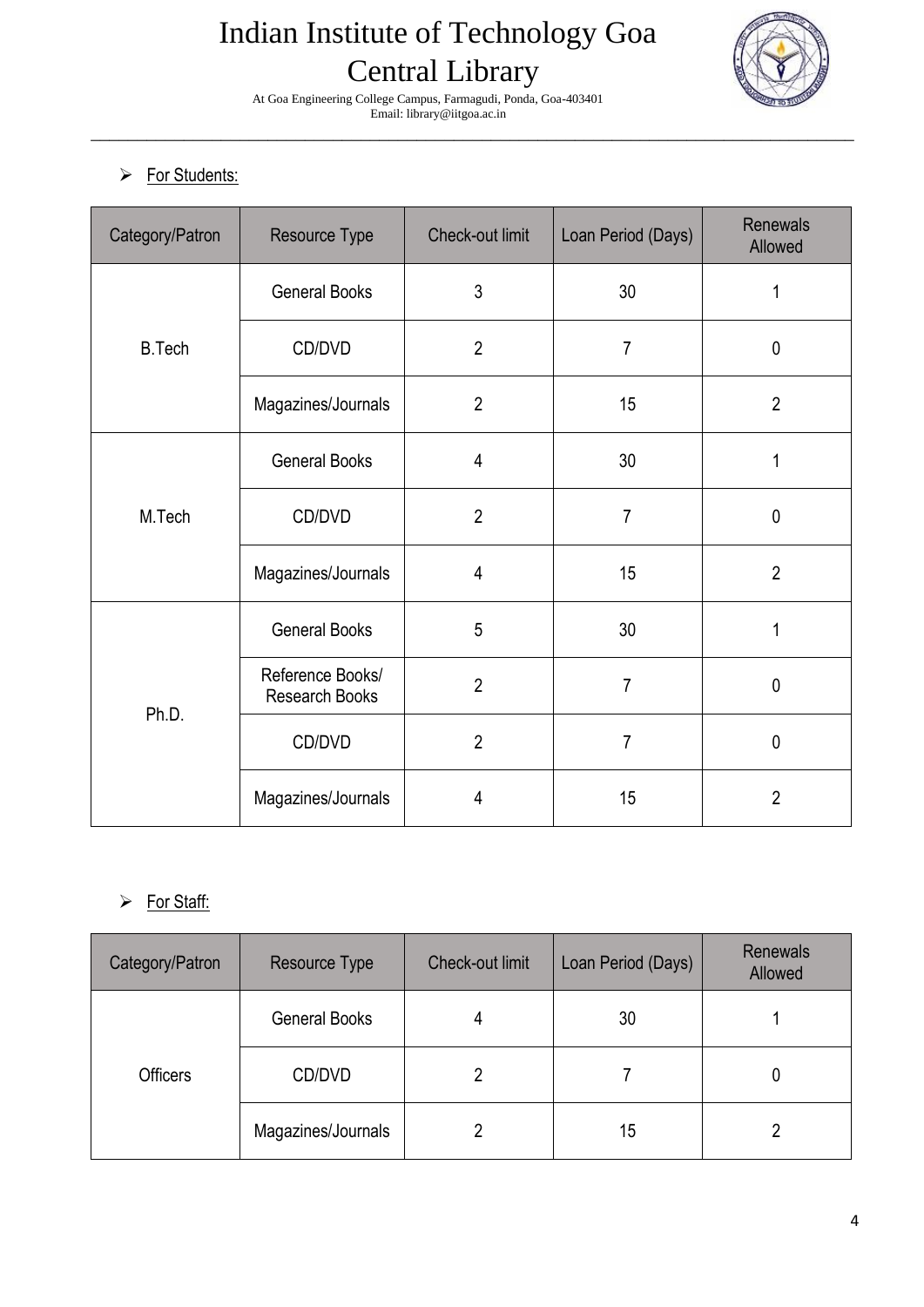

 At Goa Engineering College Campus, Farmagudi, Ponda, Goa-403401 Email: library@iitgoa.ac.in \_\_\_\_\_\_\_\_\_\_\_\_\_\_\_\_\_\_\_\_\_\_\_\_\_\_\_\_\_\_\_\_\_\_\_\_\_\_\_\_\_\_\_\_\_\_\_\_\_\_\_\_\_\_\_\_\_\_\_\_\_\_\_\_\_\_\_\_\_\_\_\_\_\_\_\_\_\_\_\_\_\_

| Supervisor/<br>Administrative                      | <b>General Books</b> | 3              | 30 |   |
|----------------------------------------------------|----------------------|----------------|----|---|
|                                                    | CD/DVD               | 2              | 7  | 0 |
|                                                    | Magazines/Journals   | 2              | 15 | 2 |
| Technical<br>Assistant/<br>Laboratory<br>Assistant | <b>General Books</b> | $\overline{2}$ | 30 |   |
|                                                    | CD/DVD               | $\overline{2}$ | 7  | 0 |
|                                                    | Magazines/Journals   | 2              | 15 | 2 |

### **D) Library fine policy:**

- ➢ An overdue fine of Rs: 3/day will be charged against late submission of the resources issued by the patrons of the library. Due date of the resources will be stamped on the issue slip attached on the last page of the respective resource while issuing it. Patrons need to either return or renew the resource issued by them before the due date in order to avoid any overdue charges.
- ➢ If a book is not returned or settled within 90 days by patrons (180 days in case of faculty members), the library will unilaterally compute the replacement cost along with 90 days (180 days in case of faculty members) fine plus processing charge and claim it from the patron concerned through semester dues or deduction from salary.

### **E) Reservation Policy:**

The patrons can reserve the item/s which are issued to others. Whenever the item/s is/are returned, the user will get an email intimation to collect the same within 2 working days, else the reservation will stand cancelled and the item will be issued to other immediate member in the reservation sequence.